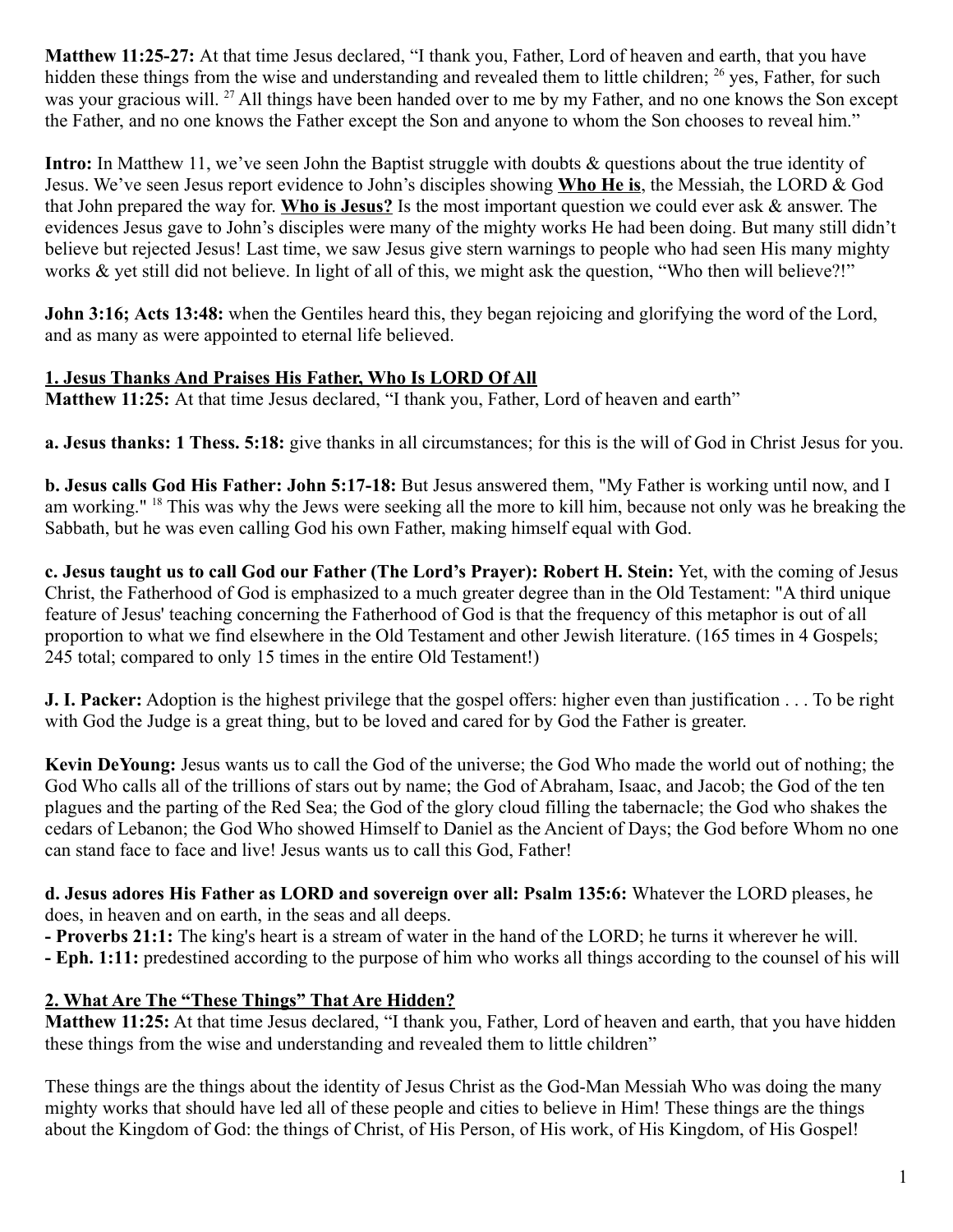John the Baptist sent disciples to ask Jesus: "Are you the one?" Jesus is the One! Jesus is the "these things!"

**Verse 27:** All things have been handed over to me by my Father, and no one **knows the Son** except the Father, and no one **knows the Father** except the Son and anyone to whom the Son chooses to reveal him.

**3. God The Father Has Hidden The Saving Knowledge Of God From The Wise And Understanding Matthew 11:25:** At that time Jesus declared, "I thank you, Father, Lord of heaven and earth, that you have hidden these things from the wise and understanding . . . ."

**a. The wise and understanding are the Jewish leaders, like the Pharisees, who have great knowledge of Scripture, are wise in their own eyes, but do not know God or recognize Jesus Christ:** They worshiped God with their lips but their hearts were far from God!

**Shai Linne:** Love for doctrine is not the same thing as love for Jesus. (And if you say: "I love Jesus!" my next question will be: "Who is Jesus?" And as soon as you answer that question, you are doing doctrine!)

**1 Peter 5:5:** God opposes the proud but gives grace to the humble.

**b. God the Father has hidden the saving knowledge of God from them: Mark Dever:** It is good and right to thank God for His justice against those who reject His Messiah.

**- Mark 4:10-12:** those around him with the twelve asked him about the parables. And he said to them, "To you has been given the secret of the kingdom of God, but for those outside everything is in parables, so that 'they may indeed see but not perceive, and may indeed hear but not understand, lest they should turn and be forgiven.'"

**- Proverbs 16:4:** The LORD has made everything for its purpose, even the wicked for the day of trouble. **- 1 Peter 2:7-9:** the honor is for you who believe, but for those who do not believe, "The stone that the builders rejected has become the cornerstone,"  $\&$  "A stone of stumbling,  $\&$  a rock of offense." They stumble because they disobey the word, as they were destined to do. But you are a chosen race, a royal priesthood, a holy nation, a people for his own possession, that you may proclaim the excellencies of him who called you out of darkness into his marvelous light.

**- Romans 9:13-24:** As it is written, "Jacob I loved, but Esau I hated." <sup>14</sup> What shall we say then? Is there injustice on God's part? By no means!<sup>15</sup> For he says to Moses, "I will have mercy on whom I have mercy, and I will have compassion on whom I have compassion." <sup>16</sup> So then it depends not on human will or exertion, but on God, who has mercy. <sup>17</sup> For the Scripture says to Pharaoh, "For this very purpose I have raised you up, that I might show my power in you, and that my name might be proclaimed in all the earth." <sup>18</sup> So then he has mercy on whomever he wills, and he hardens whomever he wills. <sup>19</sup> You will say to me then, "Why does he still find fault? For who can resist his will?" <sup>20</sup> But who are you, O man, to answer back to God? Will what is molded say to its molder, "Why have you made me like this?" <sup>21</sup> Has the potter no right over the clay, to make out of the same lump one vessel for honored use and another for dishonorable use? <sup>22</sup> What if God, desiring to show his wrath and to make known his power, has endured with much patience vessels of wrath prepared for destruction, <sup>23</sup> in order to make known the riches of his glory for vessels of mercy, which he has prepared beforehand for glory - <sup>24</sup> even us whom he has called, not from the Jews only but also from the Gentiles?

**Westminster Confession Of Faith (Chap. 3):** As God hath appointed the elect unto glory, so hath He, by the eternal and most free purpose of His will, foreordained all the means thereunto. Wherefore, they who are elected . . . are effectually called unto faith in Christ by His Spirit working in due season, are justified, adopted, sanctified, and kept by His power, through faith, unto salvation. Neither are any other redeemed by Christ, effectually called, justified, adopted, sanctified, and saved, but the elect only. The rest of mankind God was pleased, according to the unsearchable counsel of His own will, whereby He extendeth or withholdeth mercy, as He pleaseth, for the glory of His Sovereign power over His creatures, to pass by; and to ordain them to dishonour and wrath for their sin, to the praise of His glorious justice. **GOSPEL!**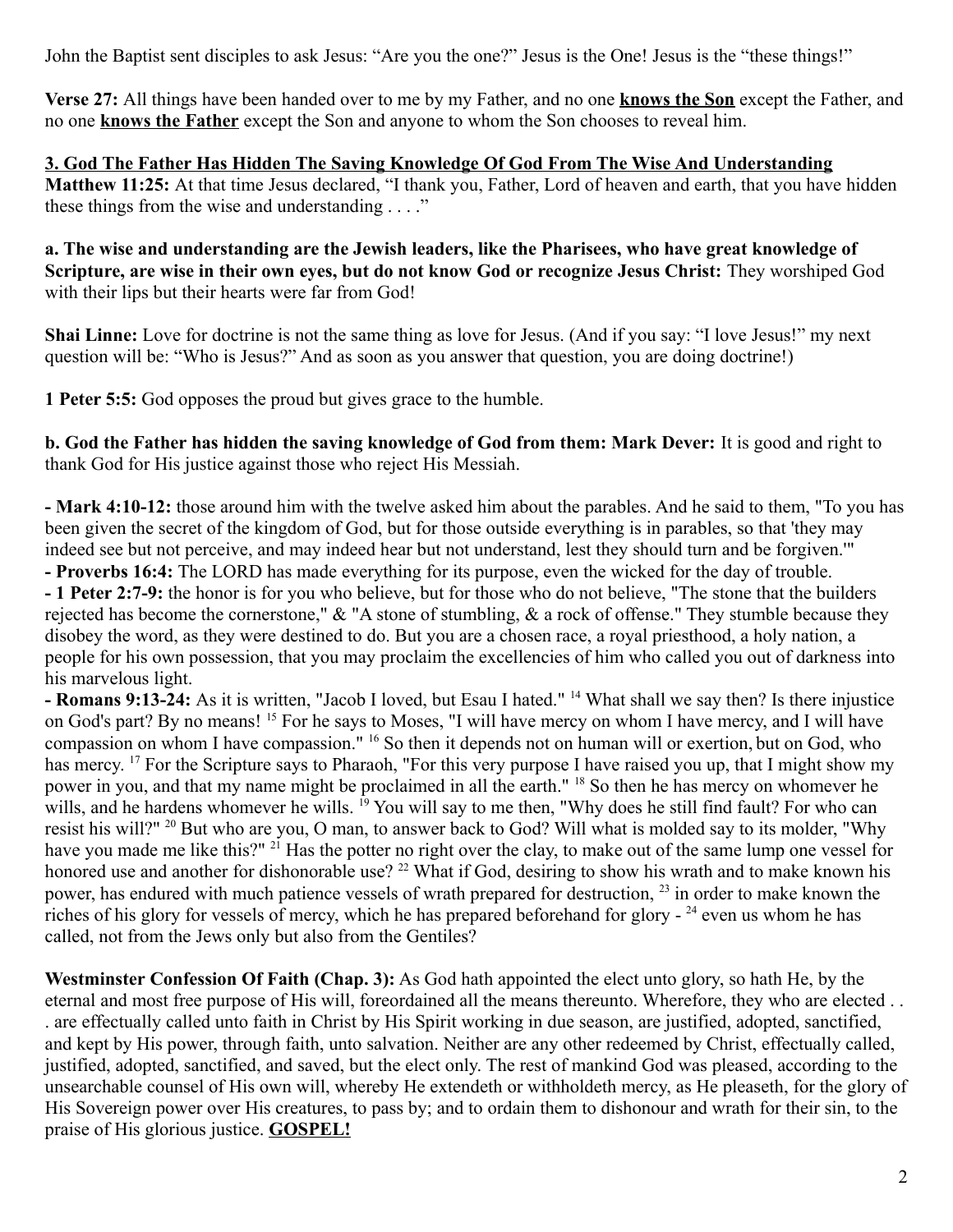# **4. God The Father Has Revealed The Saving Knowledge Of God To Little Children**

**Matthew 11:25:** At that time Jesus declared, "I thank you, Father, Lord of heaven and earth, that you have hidden these things from the wise and understanding and revealed them to little children"

**a. The little children are those who are utterly dependent on God – they wholly trust in God:** These are Jesus' disciples: **Acts 4:13:** Now when they saw the boldness of Peter and John, and perceived that they were uneducated, common men, they were astonished. And they recognized that they had been with Jesus.

**b. God the Father has revealed the saving knowledge of God to them: Acts 16:14:** One who heard us was a woman named Lydia, from the city of Thyatira, a seller of purple goods, who was a worshiper of God. The Lord opened her heart to pay attention to what was said by Paul.

- **John 5:21:** For as the Father raises the dead and gives them life, so also the Son gives life to whom he will.
- **John 6:37:** All that the Father gives me will come to me, and whoever comes to me I will never cast out.
- **John 6:44:** No one can come to me unless the Father who sent me draws him.
- **John 6:65:** This is why I told you that no one can come to me unless it is granted him by the Father.
- **John 17:9:** I am not praying for the world but for those whom you have given me, for they are yours.

**UNCONDITIONAL ELECTION:** God, from before the foundation of the world, chose those whom He would save, not based on anything they have done or would do in the future and not based on anything He would foresee them doing in the future and not based on their free will to choose Him, but based only on His love and sovereign will to choose them first.

**- Ephesians 1:3-5:** Blessed be the God and Father of our Lord Jesus Christ, who has blessed us in Christ with every spiritual blessing in the heavenly places, <sup>4</sup> even as he chose us in him before the foundation of the world, that we should be holy and blameless before him. In love  $<sup>5</sup>$  he predestined us for adoption through Jesus Christ,</sup> according to the purpose of his will

**- Romans 8:29-30:** For those whom he foreknew he also predestined to be conformed to the image of his Son, in order that he might be the firstborn among many brothers. <sup>30</sup> And those whom he predestined he also called, and those whom he called he also justified, and those whom he justified he also glorified.

**5. God The Father Hides And Reveals Saving Truth To Whom He Chooses Because It Is His Gracious Will Matthew 11:26:** yes, Father, for such was your gracious will.

**Deuteronomy 7:6-8:** The LORD your God has chosen you to be a people for his treasured possession, out of all the peoples who are on the face of the earth. <sup>7</sup> It was not because you were more in number than any other people that the LORD set his love on you and chose you, for you were the fewest of all peoples, <sup>8</sup> but it is because the LORD loves you and is keeping the oath that he swore to your fathers

**Geerhardus Vos:** The reason God will never stop loving you is that He never began.

- He never started loving you because He always has loved you! He's loved you for eternity past! He loves you now! And He'll love you forever! There never was a time when He did not love you! **- Jeremiah 31:3:** I have loved you with an everlasting love.

## **6. The Father Has Handed Over All Things To The Son**

**Matthew 11:27:** All things have been handed over to me by my Father

**William Hendricksen:** "All things" necessary for the carrying out of the mediatorial task have by the Father been entrusted to the Son. What things? From the preceding chapters it has already become clear that Jesus, the Father's Son, has received authority over Satan and demons; over human ailments and handicaps, winds and waves, body and soul, life and death, his own disciples and all other people, to save them and to judge them.